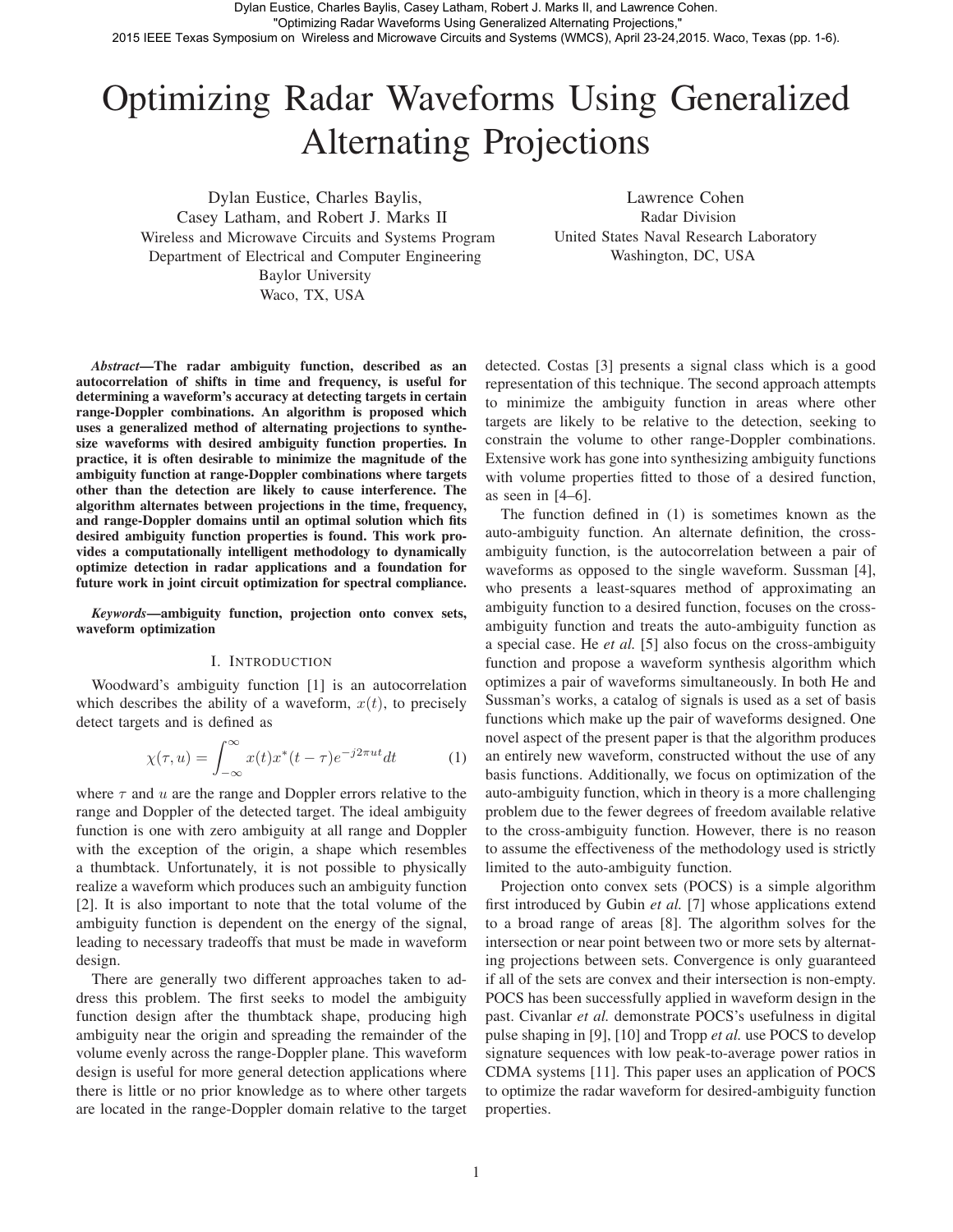

Fig. 1. Flowchart of the projections in the algorithm.

## II. PROBLEM FORMULATION

Assume that a two-dimensional minimization function,  $M(\tau, u)$ , has been designed which has zero magnitude in range-Doppler combinations where targets are likely to exist, relative to the target being detected, and arbitrary magnitude in regions where erroneous detection would not be harmful, such as regions where other targets are known not to be located relative to the detection. We seek to find a waveform  $x(t)$ such that the magnitude of its ambiguity function,  $\chi(\tau, u)$ , is minimized in range-Doppler regions corresponding to those in  $M(\tau, u)$ . Given the set of minimized functions M and the set of ambiguity functions A, the optimum is reached when the criteria

is met.

As previously noted, POCS convergence is only guaranteed if all sets are convex and their intersection is non-empty. Following the classic definition of convexity [12], a set of signals  $R$  is only convex if

$$
\alpha u_1 t + (1 - \alpha) u_2(t) \in R \tag{3}
$$

 $\chi(\tau, u) \in A \cap M$  (2)

where

$$
u_1(t), u_2(t) \in R
$$
  

$$
0 \le \alpha \le 1
$$

Under this definition, the set of ambiguity functions A is not convex. As a result, convergence is not guaranteed when applying the classical POCS algorithm and we apply a modified version of POCS, also referred to as generalized POCS.

# III. PROPOSED ALGORITHM

In this section, the steps of the proposed generalized POCS algorithm are examined. The performance of the algorithm as a whole and a comparison of its variations will be quantified in the following section.

# *A. Overview of Projections*

A total of four projections are used: the projection of the ambiguity function onto the set of functions minimized at selected range-Doppler combinations  $\chi(\tau, u) \to \Phi(\tau, u)$ , the projections of the set of functions minimized at selected range-Doppler combinations onto the the time and frequency domains  $\Phi(\tau, u) \to y(t), Z(f)$ , and the projection of the time domain waveform onto its ambiguity function  $x(t) \rightarrow \chi(\tau, u)$ .

Given a set of range-Doppler combinations  $B$  where  $M(\tau, u)$  is minimized, we can project  $\chi(\tau, u)$  onto  $\Phi(\tau, u)$ by taking

$$
P_M(\chi(\tau, u)) = \begin{cases} \min\{M(\tau, u), \chi(\tau, u)\}, & (\tau, u) \in B \\ \chi(\tau, u), & \text{otherwise.} \end{cases}
$$
 (4)

For the purposes of projecting the minimized function  $\Phi(\tau, u)$  onto time and frequency signals, we treat  $\Phi(\tau, u)$  as an ambiguity function. Note that in reality,  $\Phi(\tau, u)$  will not be in the set of ambiguity functions unless the optimum has been reached. To derive the projections, we see that a time or frequency signal may be found in terms of its ambiguity function, to within a scaling factor. Recall (1), which is equivalent to,

$$
\chi(\tau, u) = \mathcal{F}\{x(t)x^*(t-\tau)\}
$$

taking the inverse Fourier

$$
\int_{-\infty}^{\infty} \chi(\tau, u) e^{j2\pi ut} du = x(t)x^*(t - \tau)
$$

and setting  $t = 0$  and  $\tau = -\tau$ , we arrive at

$$
\left[\frac{1}{x(0)}\int_{-\infty}^{\infty} \chi(-\tau, u) du\right]^* = x(\tau)
$$
 (5)

Following a similar set of operations for the frequency definition of the ambiguity function,

$$
\chi(\tau, u) = \int_{-\infty}^{\infty} X^*(f)X(f+u)e^{j2\pi\tau f}df
$$

We find

$$
\frac{1}{X^*(0)} \int_{-\infty}^{\infty} \chi(\tau, u) d\tau = X(u)
$$
 (6)

Using (5) and (6) and disregarding the scaling factors  $x*(0)$ and  $X^*(0)$ , we write the projections as

$$
P_t(\Phi(\tau, u)) : y(t) = \int_{-\infty}^{\infty} \Phi^*(-\tau, u) du \tag{7}
$$

$$
P_f(\Phi(\tau, u)) : Z(f) = \int_{-\infty}^{\infty} \Phi(\tau, u) d\tau \tag{8}
$$

Finally, the projection of the waveform  $x(t)$  onto  $\chi(\tau, u)$  is done by applying (1).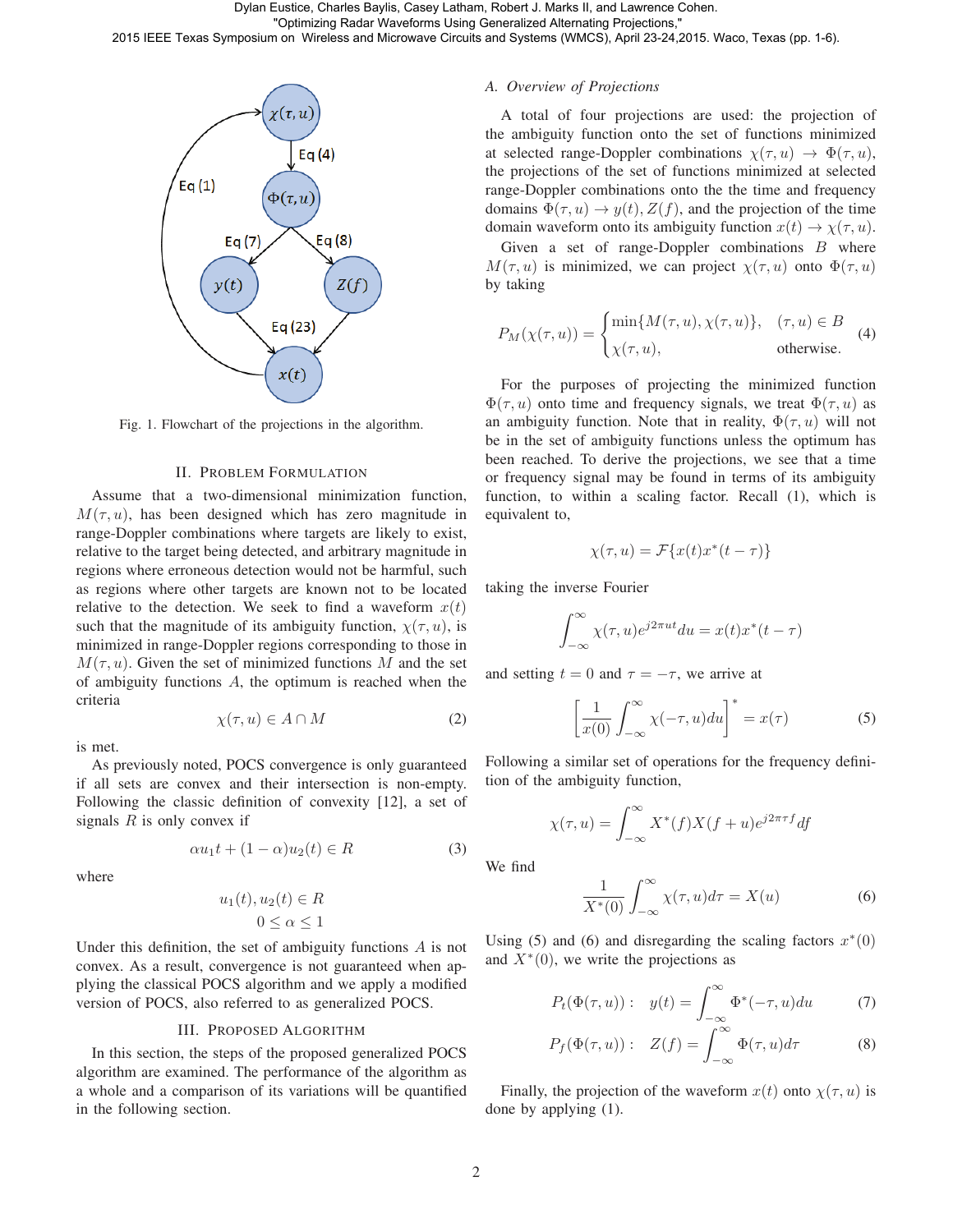Dylan Eustice, Charles Baylis, Casey Latham, Robert J. Marks II, and Lawrence Cohen.

"Optimizing Radar Waveforms Using Generalized Alternating Projections,"

2015 IEEE Texas Symposium on Wireless and Microwave Circuits and Systems (WMCS), April 23-24,2015. Waco, Texas (pp. 1-6).

# *B. Weighting Projections*

After projecting  $\Phi(\tau, u)$  onto the time and frequency domains to yield signals  $y(t)$  and  $Z(f)$ , respectively, the candidate waveform is found via a weighted linear combination of the two projections. The weighting is dependent on the quality of each projection, which is quantified with the function  $q$ . Two different definitions of  $q$  are applied, depending on user input. Both definitions of  $q$  are dependent on the magnitude of the difference in the range and Doppler projections from  $\Phi(\tau, u)$ and  $\chi(\tau, u)$ .

Recall (7) and (8), where the projection onto the time domain was dependent on the integral along the Doppler domain and the projection onto the frequency domain was dependent of the integral along the range domain. A similar methodology is applied, which will rank the quality of the projections based on the amount of change in each projection's respective domain. Given a two-dimensional function  $\beta(\tau, u)$ , let

$$
A_t(\beta(\tau, u)) = \int_{-\infty}^{\infty} \beta(\tau, u) du \tag{9}
$$

$$
A_f(\beta(\tau, u)) = \int_{-\infty}^{\infty} \beta(\tau, u) d\tau \tag{10}
$$

Note that higher values of  $q$  correspond to a worse projection, with an optimal projection being  $q = 0$ .

The first definition of  $q$  applies a minimax approach, using the largest difference in magnitude between the projection of  $\Phi(\tau, u)$  and the projection of  $\chi(\tau, u)$ .

$$
q_t\left(\Phi(\tau, u), \chi(\tau, u)\right) = \max_t |A_t(\chi(\tau, u)) - A_t(\Phi(\tau, u)))| \qquad (11)
$$

$$
q_f\left(\Phi(\tau, u), \chi(\tau, u)\right) = \max_{\substack{f \\ f}} |A_f(\chi(\tau, u)) - A_f(\Phi(\tau, u)))| \qquad (12)
$$

The second definition of  $q$  applies a least-squares approach, taking the squared sum of the difference in magnitude between projections.

$$
q_t\left(\Phi(\tau, u), \chi(\tau, u)\right) =
$$

$$
\int_{-\infty}^{\infty} |A_t(\chi(\tau, u)) - A_t(\Phi(\tau, u))|^2 dt \qquad (13)
$$

$$
q_f\left(\Phi(\tau, u), \chi(\tau, u)\right) = \int_{-\infty}^{\infty} |A_f(\chi(\tau, u)) - A_f(\Phi(\tau, u))|^2 df \quad (14)
$$

# *C. Distance Function*

To determine the quality of the candidate waveform  $x_i(t)$ , we define a distance function  $d$ .  $d$  is intended to measure how well  $\chi(\tau, u)$  is fitted to  $M(\tau, u)$ , with two options available for its definition: a minimax definition and a leastsquares definition. The minimax definition finds the worst case range-Doppler ambiguity while the integral definition finds the quality of the fit across all range-Doppler combinations. Under both definitions,  $d$  will be 0 when the criteria in  $(2)$  is met.

The minimax definition follows a process similar to that used in [13] and is equal to the value of the normalized maximum magnitude of  $\chi(\tau, u)$  within the minimization region B, or

$$
d(\chi(\tau, u), M(\tau, u)) = \max_{(\tau, u) \in B} \frac{|\chi(\tau, u)|}{|\chi(0, 0)|}
$$
(15)

where  $B$  is the set of range-Doppler combinations where  $|\chi(\tau, u)| > |M(\tau, u)|$ .

The least-squares approach of  $d$  is the squared difference between the minimized function  $Phi(\tau, u)$  and  $\chi(\tau, u)$ 

$$
d\left(\chi(\tau, u), M(\tau, u)\right) = \int_{-\infty}^{\infty} \int_{-\infty}^{\infty} \left(\frac{|\chi(\tau, u) - \Phi(\tau, u)|}{\chi(0, 0)}\right)^2 du d\tau \quad (16)
$$

*D. Outline*

The algorithm is a iterative process with eleven main steps. Let  $P$  denote a projection and  $i$  represent the iteration index.

- 1) Build the minimization function  $M(\tau, u)$  and the initial ambiguity function  $\chi_0(\tau, u)$
- 2) Project  $\chi_i(\tau, u)$  onto the set of minimized functions

$$
\Phi_i(\tau, u) = P_M(\chi_i(\tau, u)) \tag{17}
$$

3) Find the distance quality of  $\chi_i(\tau, u)$ 

$$
Q_{i-1} = d(\chi_i(\tau, u), M(\tau, u)) \tag{18}
$$

4) Project  $\Phi_i(\tau, u)$  onto the time domain

$$
y_i(t) = P_t(\Phi_i(\tau, u))
$$
 (19)

5) Project  $\Phi_i(\tau, u)$  onto the frequency domain

$$
Z_i(f) = P_f(\Phi_i(\tau, u))
$$
\n(20)

6) Using a weighting function  $q$ , find the quality of both the time and frequency domain projections

$$
Q_t = q_t \left( \Phi_i(\tau, u), \chi_i(\tau, u) \right) \tag{21}
$$

$$
Q_f = q_f\left(\Phi_i(\tau, u), \chi_i(\tau, u)\right) \tag{22}
$$

7) Find the weighted combination of the time and frequency projections to find a candidate signal  $x_i(t)$ 

$$
x_i(t) = \frac{1}{Q_t} y_i(t) + \frac{1}{Q_f} \mathcal{F}^{-1} \{ Z_i(f) \}
$$
 (23)

8) Normalize the signal energy to a predetermined value  $E$ 

$$
x_i(t) = x_i(t) \sqrt{\frac{E}{\int_{-\infty}^{\infty} |x_i(t)|^2 dt}} \tag{24}
$$

9) Calculate the ambiguity function  $\chi_{i+1}(\tau, u)$  produced by  $x_i(t)$ 

$$
\chi_{i+1}(\tau, u) = \int_{-\infty}^{\infty} x_i(t) x_i^*(t - \tau) e^{-j2\pi ut} dt \qquad (25)
$$

10) Repeat steps (2)-(9) for a desired number of iterations or until an acceptable quality is reached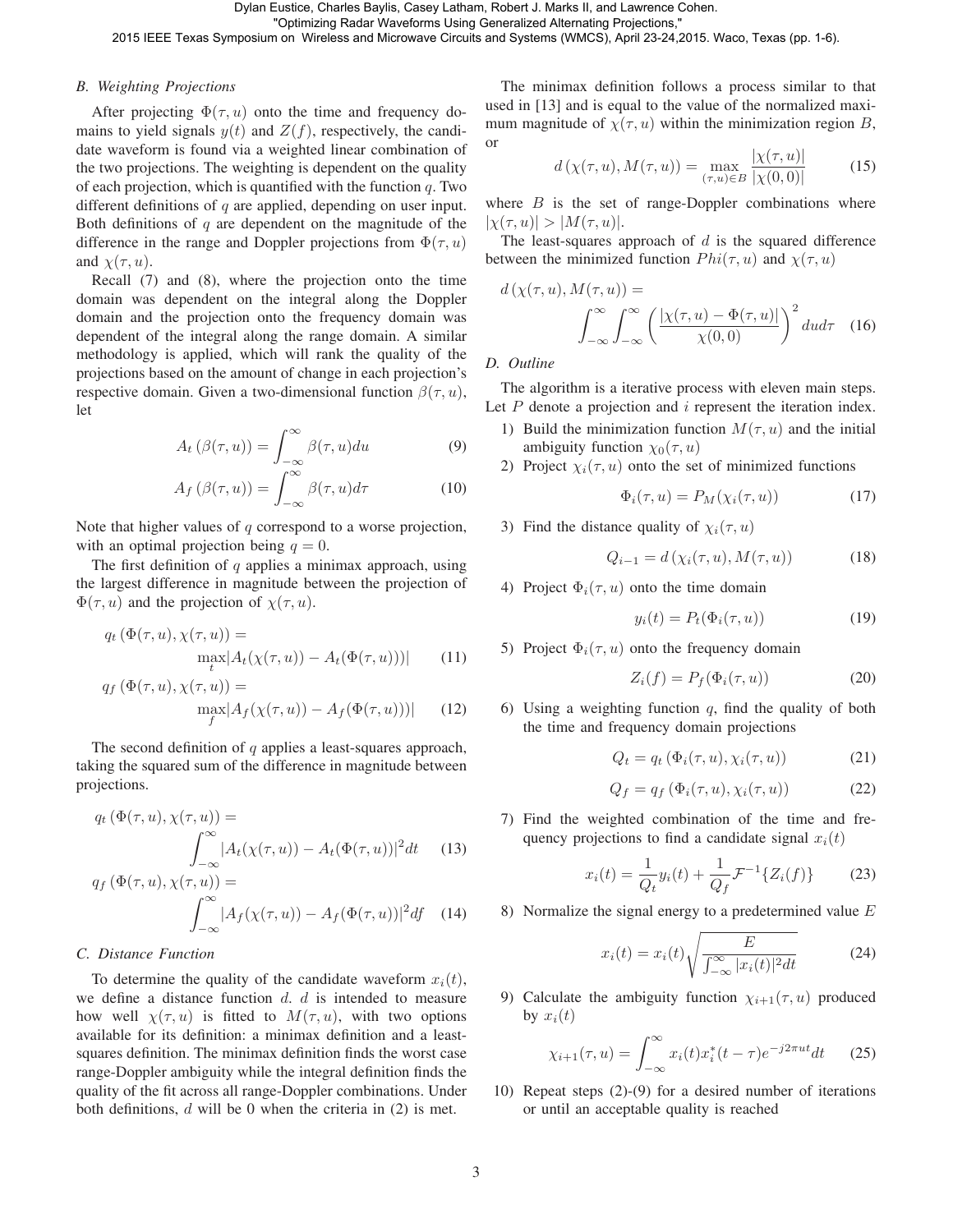Dylan Eustice, Charles Baylis, Casey Latham, Robert J. Marks II, and Lawrence Cohen.

 "Optimizing Radar Waveforms Using Generalized Alternating Projections," 2015 IEEE Texas Symposium on Wireless and Microwave Circuits and Systems (WMCS), April 23-24,2015. Waco, Texas (pp. 1-6).

11) Use the waveform associated with the highest quality ambiguity function

where

$$
j = \underset{i}{\arg\min} Q_i \tag{27}
$$

 $x(t) = x<sub>j</sub>(t)$  (26)

#### IV. EXAMPLES

This section will walk through three examples showing the algorithm in action. In all examples, a waveform will be generated with a sampling frequency of 20 kHz and 751 samples, yielding an ambiguity function size of 1500 by 1500 samples. The algorithm was run for 100 iterations. Note that the waveforms produced are baseband waveforms. In practice, the waveform will typically be upconverted to a carrier frequency before emission, where the passband waveform will have a related, but non-identical ambiguity function.

Table I summarizes the final numerical results for all examples. The first two examples use binary minimization functions, meaning that they are made up of regions where the desired ambiguity is either 0 or is completely arbitrary. These types of minimization functions do not seek to find an ambiguity function with a particular shape, but rather to simply minimize the function in certain regions. The third example uses a minimization function which has a particular shape which is desired. We found the minimax methods worked better for binary minimization functions similar to the first two examples and the least-squares methods worked better for shape-forming minimization functions similar to the third example. As such, only plots using the optimal method are shown in each respective example, but final numerical results are included for all cases.

#### *A. Example I*

Suppose that the areas in a ring around the origin are to be minimized. The main lobe will ideally be confined to the area inside of the annulus in a range of  $-3.7 < \tau < 3.7$  ms,  $-1 < u < 1$  kHz. Outside of this region, the annulus to be minimized is confined to a region of  $-11.25 < \tau <$ 11.25 ms,  $-3 < u < 3$  kHz. Figures 2 through 4 display the minimizing function and the ambiguity function of the optimized waveform (2), the time and frequency magnitudes of the optimized waveform (3), and the change in minimax quality as the algorithm iterates (4). Numerical results can be found in Table I.

#### *B. Example II*

The second example will assume that some prior knowledge as to the relative range of interfering targets is available, but their velocity is unknown. We wish to minimize all Doppler within certain range regions, in this case  $\pm 6.05 < \tau <$  $\pm 11.3$  ms and  $\pm 22.55 < \tau < \pm 30.05$  ms. Figures 5 through 7 display the minimizing function and the ambiguity function of the optimized waveform (5), the time and frequency magnitudes of the optimized waveform (6), and the change in minimax quality as the algorithm iterates (7).



Fig. 2. (Ex. I) Left:  $M(\tau, u)$ . Right: magnitude (dB) of the optimized  $\chi(\tau, u)$ . The blue areas of  $M(\tau, u)$  are the regions to be minimized. Generated using the minimax technique.



Fig. 3. (Ex. I) Top: the real part of the time domain signal  $x(t)$ produced. Bottom: the magnitude of the spectrum of the signal produced.



Fig. 4. (Ex. I) Minimax signal quality  $Q_i$ .

#### *C. Example III*

A slightly different application is shown in Example III, which displays the algorithm's robustness. Assume a situation in which a certain shape is desired, where the minimized area is relatively much greater than the area with high ambiguity. In this example, the area in which we seek to concentrate the ambiguity volume is within the diagonal line running across  $M(\tau, u)$ . The minimization function is given by

$$
M(\tau, u) = \left(1 - \frac{|u \cdot \tau_{max} - \tau \cdot u_{max}|}{u_{max} \cdot \tau_{max}}\right)^{500}
$$

Figures 8 through 10 display the minimizing function and the ambiguity function of the optimized waveform (8), the time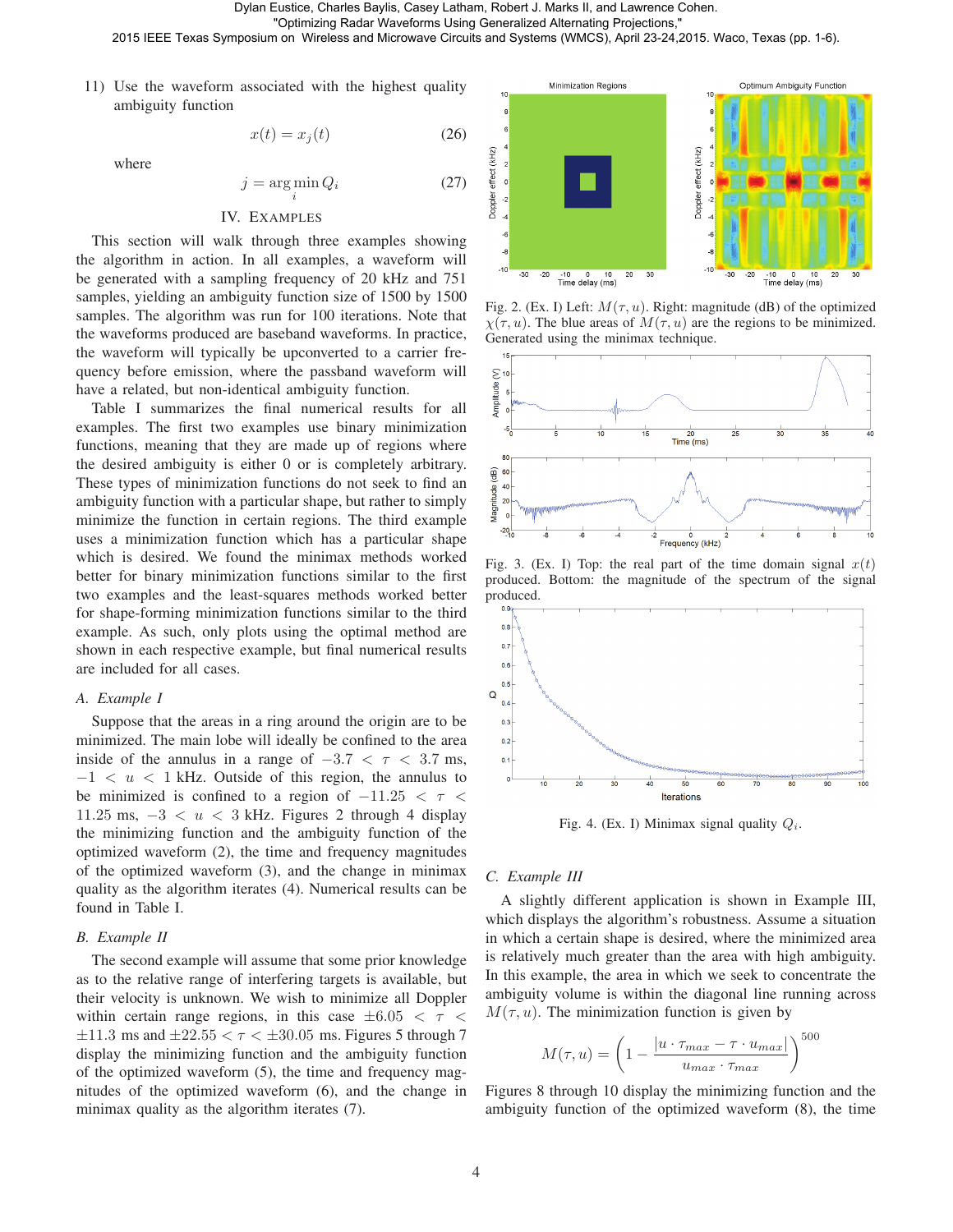

Fig. 5. (Ex. II) Left:  $M(\tau, u)$ . Right: magnitude (dB) of  $\chi(\tau, u)$ . The blue areas of  $M(\tau, u)$  are the regions to be minimized. Generated using the minimax technique.



Fig. 6. (Ex. II) Top: the real part of the time domain signal  $x(t)$ produced. Bottom: the magnitude of the spectrum of the signal produced.



Fig. 7. (Ex. II) Minimax signal quality  $Q_i$ .

and frequency magnitudes of the optimized waveform (9), and the change in least-squares quality as the algorithm iterates (10).

TABLE I. Results from the Examples I and II

|             |                 |                                | Quality Type  |         |
|-------------|-----------------|--------------------------------|---------------|---------|
| Optimum     | Weighting Style | <i><u><b>Iteration</b></u></i> | Least Squares | Minimax |
| Example I   | Minimax         | 77                             | 0.0137        | 0.0141  |
|             | Least-Squares   | 65                             | 0.0760        | 0.0274  |
| Example II  | Minimax         | 100                            | 0.00641       | 0.00804 |
|             | Least-Squares   | 75                             | 0.00636       | 0.0957  |
| Example III | Minimax         | 6                              | 1.124         | 0.465   |
|             | Least-Squares   | 16                             | 0.651         | 0.847   |



Fig. 8. (Ex. III) Left:  $M(\tau, u)$ . Right: magnitude (dB) of  $\chi(\tau, u)$ . The diagonal line running through  $M(\tau, u)$  is the area to be maximized. Generated using the least-squares technique.



Fig. 9. (Ex. III) Top: the real part of the time domain signal  $x(t)$ produced. Bottom: the magnitude (dB) of the spectrum of the signal produced.



Fig. 10. (Ex. III) Least squares signal quality  $Q_i$ .

### V. CONCLUSION

An algorithm was presented which uses a generalized projection onto convex sets approach to dynamically optimize a waveform based on minimization criteria in a desired ambiguity function. Examples of the algorithm successfully preforming optimization in realistic scenarios were shown. We found that the minimax weighting and distance functions were better used in minimization situations, while least squares weighting and integral distance function were better suited for shape-forming. Continuation of this research will include implementing the algorithm on a testbench in order to study the algorithm's effectiveness when non-linearitites introduced by a power amplifier are introduced. The results from this